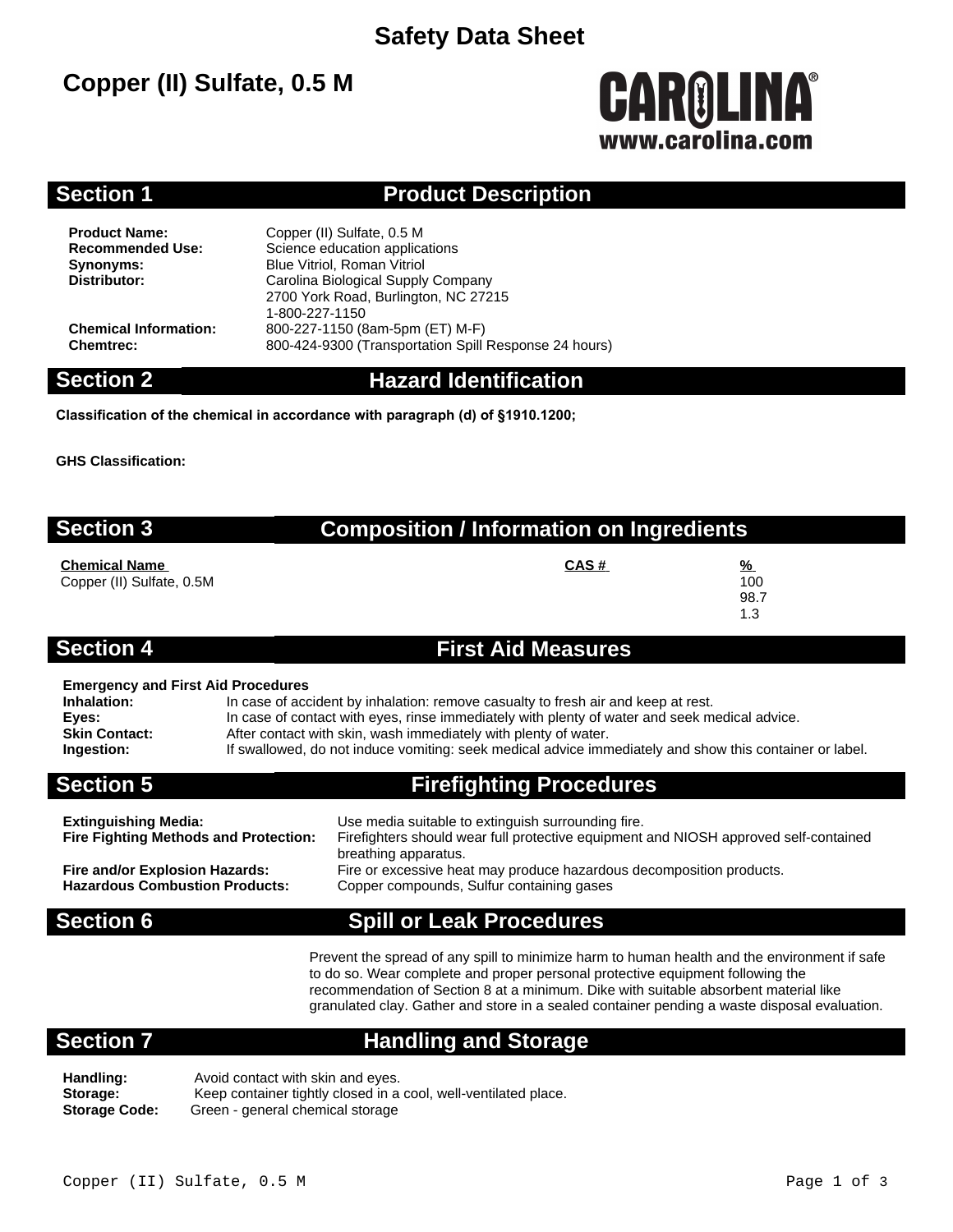# **Safety Data Sheet**

| <b>Section 8</b>                                                              | <b>Protection Information</b>                                                                                                                                                                                                                                                                                                                                                  |                      |                     |               |  |
|-------------------------------------------------------------------------------|--------------------------------------------------------------------------------------------------------------------------------------------------------------------------------------------------------------------------------------------------------------------------------------------------------------------------------------------------------------------------------|----------------------|---------------------|---------------|--|
|                                                                               | <b>ACGIH</b>                                                                                                                                                                                                                                                                                                                                                                   |                      | <b>OSHA PEL</b>     |               |  |
| <b>Chemical Name</b><br>No data available                                     | <u>(TWA)</u><br>N/A                                                                                                                                                                                                                                                                                                                                                            | <u>(STEL)</u><br>N/A | <u>(TWA)</u><br>N/A | (STEL)<br>N/A |  |
| <b>Control Parameters</b>                                                     |                                                                                                                                                                                                                                                                                                                                                                                |                      |                     |               |  |
| <b>Engineering Measures:</b>                                                  | Local exhaust ventilation or other engineering controls are normally required when<br>handling or using this product to avoid overexposure.                                                                                                                                                                                                                                    |                      |                     |               |  |
| <b>Personal Protective Equipment (PPE):</b><br><b>Respiratory Protection:</b> | Lab coat, apron, eye wash, safety shower.                                                                                                                                                                                                                                                                                                                                      |                      |                     |               |  |
| <b>Eye Protection:</b>                                                        | Wear chemical splash goggles when handling this product. Have an eye wash station<br>available.                                                                                                                                                                                                                                                                                |                      |                     |               |  |
| <b>Skin Protection:</b>                                                       | Avoid skin contact by wearing chemically resistant gloves, an apron and other protective<br>equipment depending upon conditions of use. Inspect gloves for chemical break-through<br>and replace at regular intervals. Clean protective equipment regularly. Wash hands and<br>other exposed areas with mild soap and water before eating, drinking, and when leaving<br>work. |                      |                     |               |  |
| Gloves:                                                                       | No information available                                                                                                                                                                                                                                                                                                                                                       |                      |                     |               |  |
| <b>Section 9</b>                                                              | <b>Physical Data</b>                                                                                                                                                                                                                                                                                                                                                           |                      |                     |               |  |

**Formula:** See Section 3 **Vapor Pressure:** No data available **Molecular Weight:** No data available **Evaporation Rate (BuAc=1):** No data available **Appearance:** Liquid **Appearance:** Liquid **Odor:** No data available **Specific Gravity:** > 1<br> **Odor Threshold:** No data available **Specific Gravity:** > 1<br> **Solubility in Water:** Soluble **Odor Threshold:** No data available **pH:** No data available **Melting Point:** No data available **Autoignition Temperature:** No data available **Boiling Point:** No data available **Decomposition Temperature:** No data available **Flash Point:** No data available **Viscosity:** No data available

### **Percent Volatile by Volume:** No data available

**Vapor Density (Air=1):** No data available<br>Specific Gravity: > 1

**Log Pow (calculated):** No data available

#### **Section 10 <b>Reactivity Data**

**Reactivity:** Not generally reactive under normal conditions. **Chemical Stability:** Stable under normal conditions.<br> **Conditions to Avoid:** None known. **Conditions to Avoid:<br>Hazardous Decomposition Products: Hazardous Polymerization:** 

# Sulfur containing gases, Copper compounds<br>Will not occur **Section 11 Toxicity Data**

| <b>Symptoms (Acute):</b><br><b>Delayed Effects:</b>                                                                                   | No data available<br>No data available                                                                                                                                               |                   |                             |                               |                                          |
|---------------------------------------------------------------------------------------------------------------------------------------|--------------------------------------------------------------------------------------------------------------------------------------------------------------------------------------|-------------------|-----------------------------|-------------------------------|------------------------------------------|
| <b>Acute Toxicity:</b><br><b>Chemical Name</b><br>No data available                                                                   |                                                                                                                                                                                      | <b>CAS Number</b> | Oral LD50<br>Not determined | Dermal LD50<br>Not determined | <b>Inhalation LC50</b><br>Not determined |
| Carcinogenicity:<br><b>Chemical Name</b><br>No data available                                                                         |                                                                                                                                                                                      | <b>CAS Number</b> | <b>IARC</b><br>Not listed   | <b>NTP</b><br>Not listed      | <b>OSHA</b><br>Not listed                |
| <b>Chronic Effects:</b><br>Mutagenicity:<br>Teratogenicity:<br>Sensitization:<br><b>Reproductive:</b><br><b>Target Organ Effects:</b> | No evidence of a mutagenic effect.<br>No evidence of a teratogenic effect (birth defect).<br>No evidence of a sensitization effect.<br>No evidence of negative reproductive effects. |                   |                             |                               |                                          |